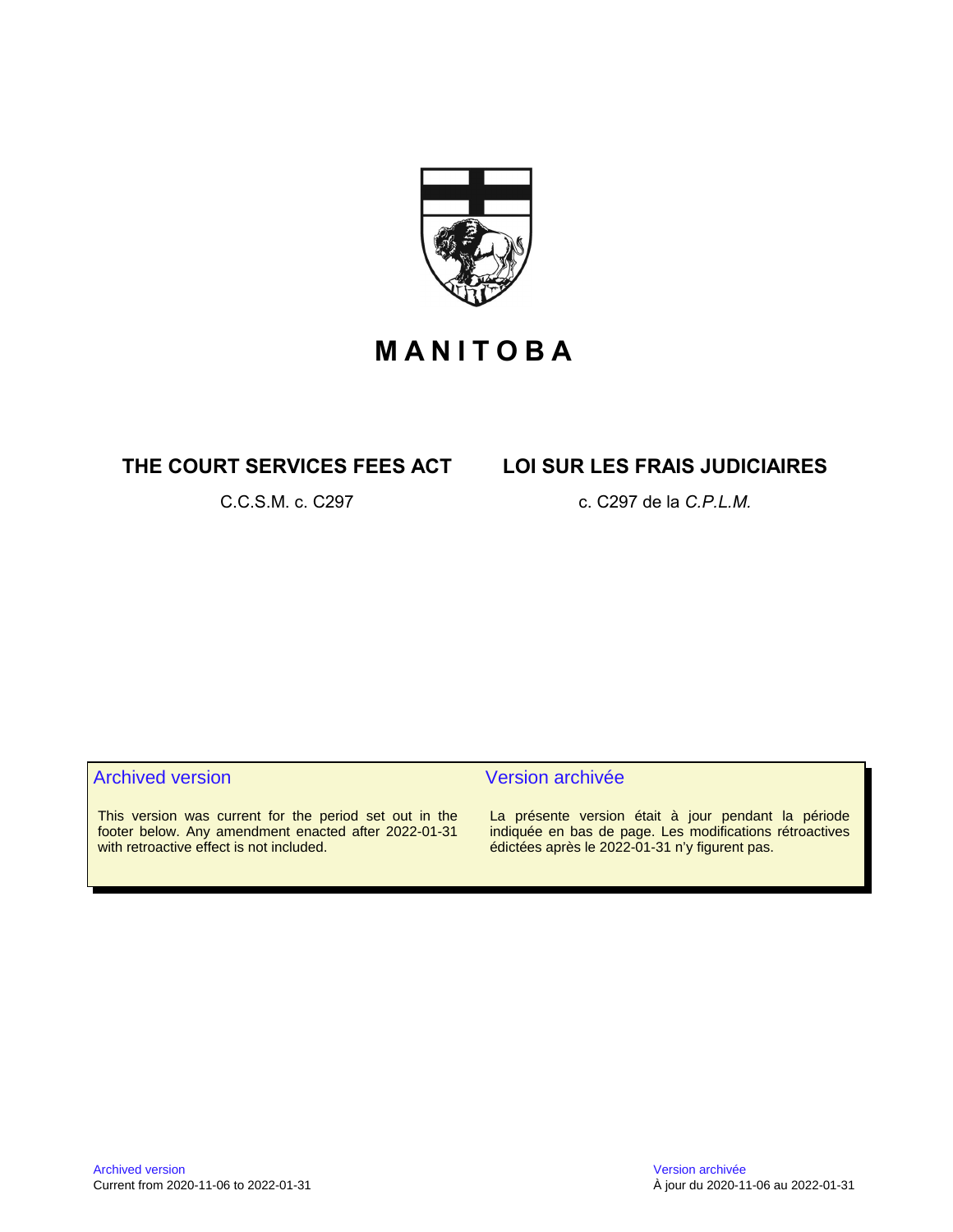### LEGISLATIVE HISTORY / HISTORIQUE C.C.S.M. c. C297 / c. C297 de la C.P.L.M.

# **LEGISLATIVE HISTORY**

*The Court Services Fees Act*, C.C.S.M. c. C297, (formerly *The Law Fees and Probate Charge Act* and *The Law Fees Act* , C.C.S.M. c. L80)

| <b>Enacted by</b>        | Proclamation status (for provisions in force by proclamation) |
|--------------------------|---------------------------------------------------------------|
| RSM 1987, c. L80         | whole Act: in force on 1 Feb 1988 (Man. Gaz.: 6 Feb 1988)     |
| Amended by               |                                                               |
| SM 1990-91, c. 12, s. 12 |                                                               |
| SM 1997, c. 52, s. 10    |                                                               |
| SM 1999, c. 11           |                                                               |
| SM 2005, c. 40, Part 5   |                                                               |
| SM 2020, c. 21, Part 5   |                                                               |
| SM 2021, c. 11, s. 102   | not yet proclaimed                                            |
| SM 2021, c. 40, Part 5   | not yet proclaimed                                            |
|                          |                                                               |

# **HISTORIQUE**

*Loi sur les frais judiciaires*, c. C297 de la C.P.L.M., (auparavant *Loi sur les frais judiciaires et les droits d'homologation* et *Loi sur les frais judiciaires*, c. L80 de la C.P.L.M.)

| Édictée par                  | État des dispositions qui entrent en vigueur par proclamation                                 |
|------------------------------|-----------------------------------------------------------------------------------------------|
| L.R.M. 1987, c. L80          | l'ensemble de la Loi : en vigueur le 1 <sup>er</sup> févr. 1988 (Gaz. du Man. : 6 févr. 1988) |
| Modifiée par                 |                                                                                               |
| L.M. 1990-91, c. 12, art. 12 |                                                                                               |
| L.M. 1997, c. 52, art. 10    |                                                                                               |
| L.M. 1999, c. 11             |                                                                                               |
| L.M. 2005, c. 40, partie 5   |                                                                                               |
| L.M. 2020, c. 21, Partie 5   |                                                                                               |
| L.M. 2021, c. 11, art. 102   | non proclamé                                                                                  |
| L.M. 2021, c. 40, partie 5   | non proclamée                                                                                 |
|                              |                                                                                               |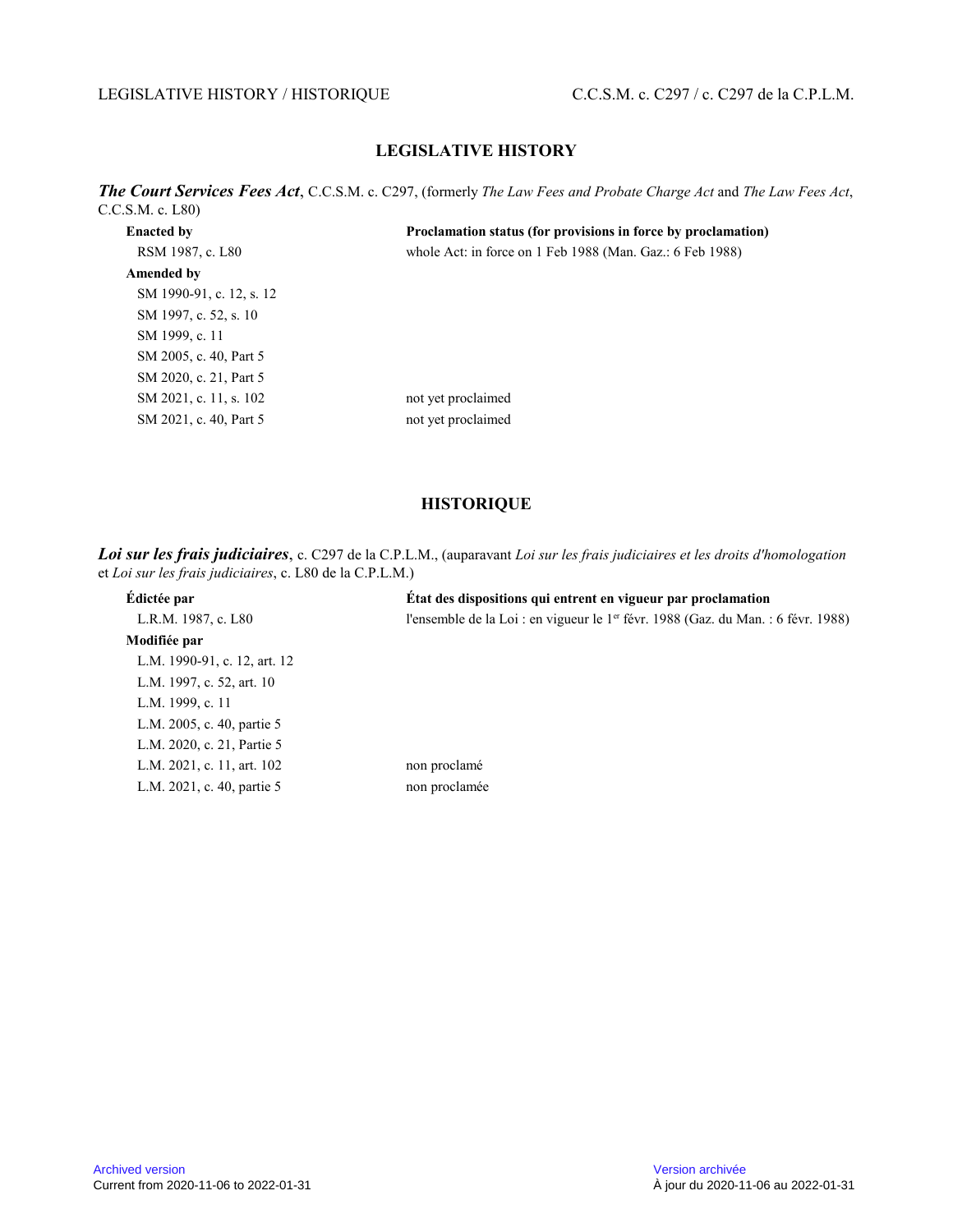# **THE COURT SERVICES FEES ACT LOI SUR LES FRAIS JUDICIAIRES**

#### Section Article

- 1 Definitions
- 1.1 Repealed
	- 2 Payment of fees required
	- 3 Fees payable to proper officer
	- 4 Manner of payment
	- 5 Recovery of unpaid fee by government
	- 6 Proper officers are revenue officers
	- 7 Fees for special examiner
	- 8 Fees to be taxable
	- 9 Repealed
- 10 Regulations
- 11 C.C.S.M. reference
- Sch. Repealed

# **CHAPTER C297 CHAPITRE C297**

# TABLE OF CONTENTS TABLE DES MATIÈRES

- 1 Définitions
- 1.1 Abrogé
	- 2 Paiement des frais
	- 3 Frais payables aux auxiliaires compétents
	- 4 Mode de paiement
	- 5 Recouvrement des frais par d'autres personnes
	- 6 Percepteurs
	- 7 Frais des enquêteurs spéciaux
	- 8 Frais taxés<br>9 Abrogé
	- 9 Abrogé
	- 10 Règlements
	- 11 *Codification permanente*

Ann. Abrogée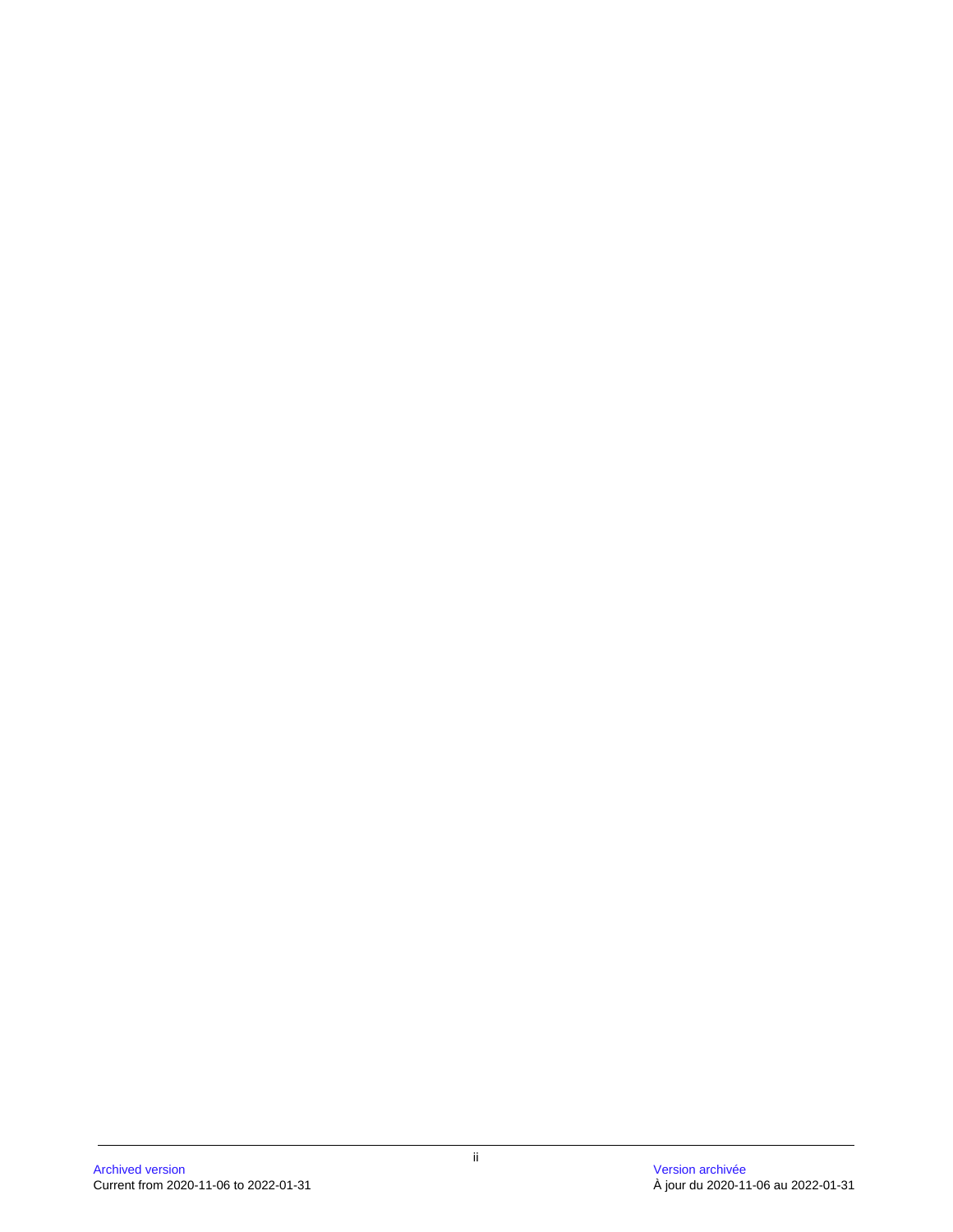# **THE COURT SERVICES FEES ACT LOI SUR LES FRAIS JUDICIAIRES**

HER MAJESTY, by and with the advice and consent of the Legislative Assembly of Manitoba, enacts as follows:

#### **Definitions**

**1** In this Act

**"court"** means

(a) the Court of Appeal,

(b) Her Majesty's Court of Queen's Bench for Manitoba, and

(c) the Provincial Court; (« tribunal »)

**"fee"** means a prescribed fee payable under this Act; (« frais »)

**"prescribed"** means prescribed in the regulations; (« prescrit »)

**"proceeding"** means any action or proceeding in a court, whether civil or criminal, including any proceedings by way of or for a prerogative writ; (« instance »)

#### **"proper officer"** means

(a) in respect of The Court of Appeal, the registrar thereof,

# **CHAPTER C297 CHAPITRE C297**

SA MAJESTÉ, sur l'avis et du consentement de l'Assemblée législative du Manitoba, édicte :

### **Définitions**

**1** Les définitions qui suivent s'appliquent à la présente loi.

#### **« auxiliaire compétent »**

a) Dans le cas de la Cour d'appel, le registraire;

b) dans le cas de la Cour du Banc de la Reine de Sa Majesté pour le Manitoba, le registraire ou tout registraire adjoint;

c) dans le cas de la Cour provinciale, tout greffier. ("proper officer")

**« frais »** Frais prescrits et payables en vertu de la présente loi. ("fee")

**« instance »** Action ou procédure devant un tribunal civil ou criminel, y compris une instance fondée sur un bref de prérogative et une requête demandant un tel bref. ("proceeding")

**« prescrit »** Prescrit par les règlements. ("prescribed")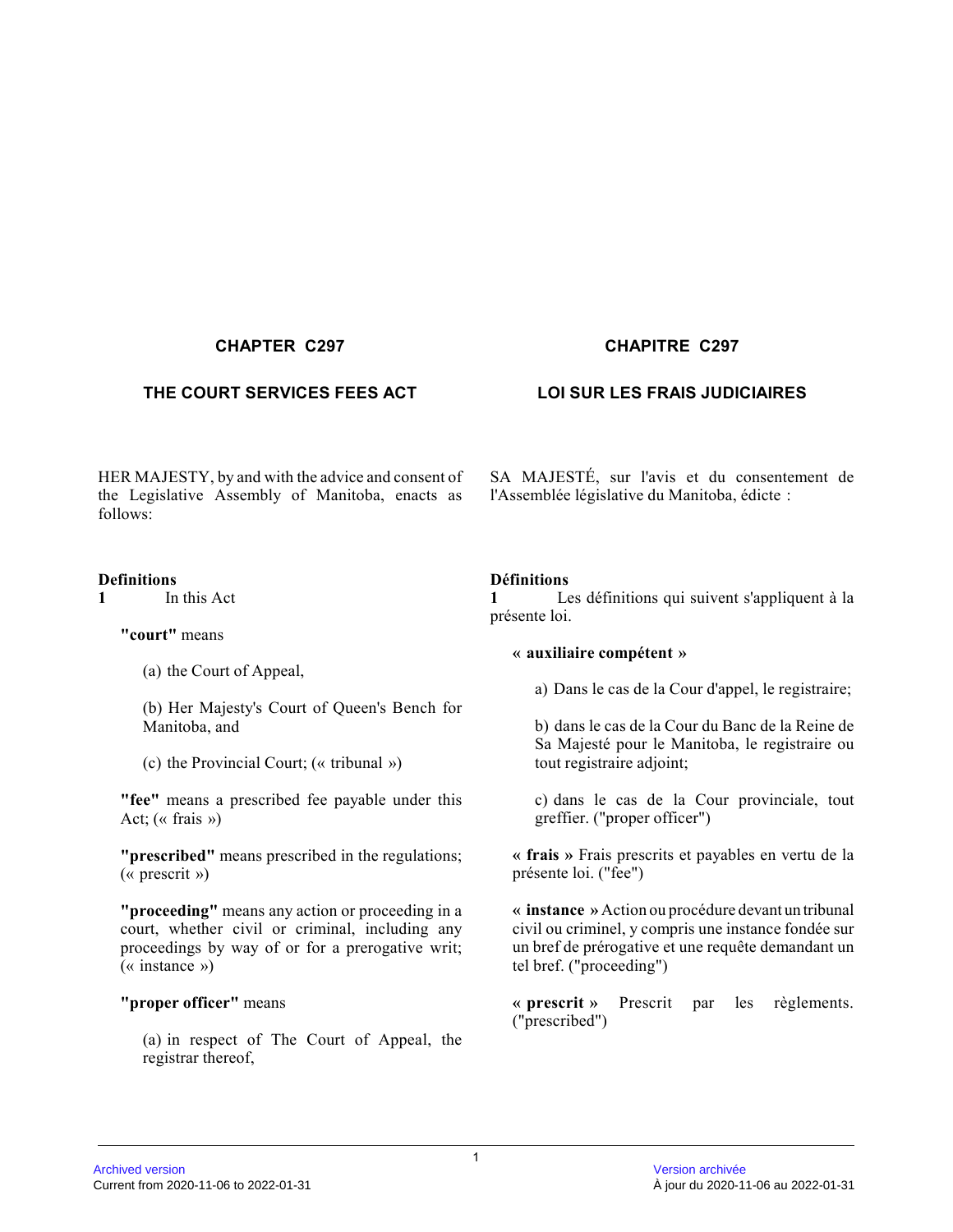(b) in respect of Her Majesty's Court of Queen's Bench for Manitoba, the registrar hereof or a deputy registrar thereof, and

(c) in respect of the Provincial Court, a clerk thereof. (« auxiliaire compétent »)

S.M. 1999, c. 11, s. 3; S.M. 2020, c. 21, s. 45.

**1.1** [Repealed]

S.M. 1999, c. 11, s. 4; S.M. 2020, c. 21, s. 46.

#### **Payment of fees required**

**2(1)** Every person taking a proceeding in a court or being a party to a proceeding in a court shall, for any matter, process or service taken or required by him in the court in respect of the proceeding, pay the fee prescribed for that matter, process or service.

**2(2)** [Repealed] S.M. 1990-91, c. 12, s. 12.

S.M. 1990-91, c. 12, s. 12.

# **Fees payable to proper officer**

**3(1)** Unless otherwise provided in the regulation prescribing the fee, every fee payable under this Act in respect of a proceeding in a court shall be paid to the proper officer of the court for the use of Her Majesty in right of the province.

#### **Responsibility of proper officers**

**3(2)** The proper officers of the courts are responsible for requiring the payment of all prescribed fees for any matter, process or service in proceedings in the court.

#### **Manner of payment**

**4** All fees payable under this Act shall be paid in cash or in a manner prescribed.

S.M. 1999, c. 11, s. 5; S.M. 2020, c. 21, s. 47.

#### **Recovery of unpaid fee by government**

**5(1)** Where a fee required to be paid to a proper officer of a court is not paid, the government may recover the fee in a court of competent jurisdiction as a debt due to the government.

#### **« tribunal »**

a) La Cour d'appel;

b) la Cour du Banc de la Reine de Sa Majesté pour le Manitoba;

c) la Cour provinciale. ("court")

L.M. 1999, c. 11, art. 3; L.M. 2020, c. 21, art. 45 .

# **1.1** [Abrogé]

L.M. 1999, c. 11, art. 4; L.M. 2020, c. 21, art. 46 .

#### **Paiement des frais**

**2(1)** Toute partie à une instance devant un tribunal doit payer les frais prescrits pour tout objet, tout acte de procédure ou toute signification relatifs à cette instance.

**2(2)** [Abrogé] L.M. 1990-91, c. 12, art. 12.

L.M. 1990-91, c. 12, art. 12.

#### **Frais payables aux auxiliaires compétents**

**3(1)** Sauf disposition contraire d'un règlement prescrivant des frais, tous les frais exigibles en vertu de la présente loi et relatifs à des instances devant les tribunaux, doivent être payés aux auxiliaires compétents des tribunaux pour l'usage de sa Majesté du chef de la province.

#### **Responsabilité des auxiliaires compétents**

**3(2)** Les auxiliaires compétents des tribunaux sont responsables de la perception des frais prescrits pour tout objet, tout acte de procédure ou toute signification relatifs aux instances devant les tribunaux.

#### **Mode de paiement**

**4** Les frais payables en vertu de la présente loi doivent être payés en espèces ou selon le mode prescrit.

L.M. 1999, c. 11, art. 5; L.M. 2020, c. 21, art. 47 .

#### **Recouvrement des frais par d'autres personnes**

**5(1)** Lorsque des frais dus à l'auxiliaire compétent d'un tribunal ne sont pas payés, le gouvernement peu t les recouvrer à titre de créance du gouvernement devan t tout tribunal compétent.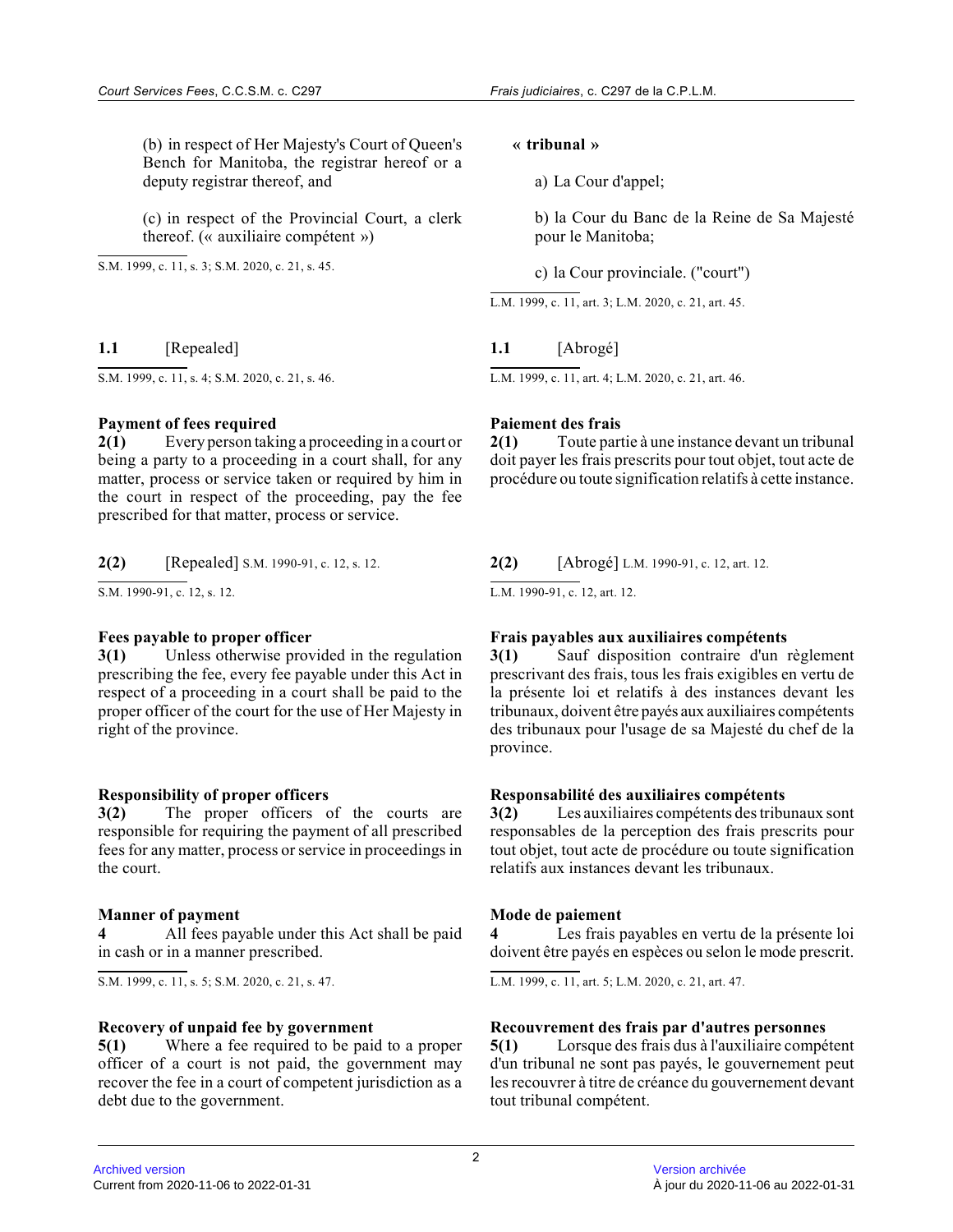### **Recovery of fee by other persons**

**5(2)** Where a fee required to be paid to a person other than the proper officer of the court is not paid, that person may recover the fee in a court of competent jurisdiction as a debt due to him.

# **Onus of proof of payment**

**5(3)** The onus of proving that a fee has been paid is on the person alleging that it has been paid.

S.M. 1999, c. 11, s. 6; S.M. 2020, c. 21, s. 48.

### **Proper officers are revenue officers**

**6(1)** For the purposes of collecting and accounting for fees, the proper officer of a court is a revenue officer within the meaning of *The Financial Administration Act* .

**6(2)** [Repealed] S.M. 1999, c. 11, s. 7.

S.M. 1999, c. 11, s. 7; S.M. 2020, c. 21, s. 49.

### **Fees for special examiner**

**7(1)** Where an examination is taken by a special examiner who is not a member of the civil service, he may retain the fee for taking the examination for his own use.

**7(2)** [Repealed] S.M. 1990-91, c. 12, s. 12.

 $\overline{S.M. 1990-91, c. 12, s. 12}.$ 

# **Fees to be taxable**

**8(1)** The fees paid under this Act by any party to a proceeding shall be taxed and allowed to him as part of any bill of costs taxable between party and party in the same manner as any other disbursements would be .

# **Fees taxable where Crown a party**

**8(2)** Notwithstanding that the Crown has paid no fees fixed under this Act, where the Crown is a party to any proceeding and costs are allowed to the Crown, the fees fixed under this Act that the Crown would have had to pay if it were not the Crown shall be taxed and allowed to the Crown as part of any bill of costs taxable between party and party in the same manner as any other disbursements would be.

### **Recouvrement des frais par d'autres personnes**

**5(2)** Lorsque des frais dus à une personne autre que l'auxiliaire compétent d'un tribunal ne sont pa s payés, cette personne peut les recouvrer à titre de créance devant tout tribunal compétent.

### **Fardeau de la preuve du paiement**

**5(3)** Le fardeau de la preuve du paiement des frais incombe à la personne qui l'allègue.

L.M. 1999, c. 11, art. 6; L.M. 2020, c. 21, art. 48 .

# **Percepteurs**

**6(1)** Pour la perception et la comptabilisation des frais, l'auxiliaire compétent d'un tribunal est un percepteur au sens de la *Loi sur l'administration financière* .

**6(2)** [Abrogé] L.M. 1999, c. 11, art. 7.

L.M. 1999, c. 11, art. 7; L.M. 2020, c. 21, art. 49 .

# **Frais des enquêteurs spéciaux**

**7(1)** L'enquêteur spécial qui n'est pas un employé de la fonction publique peut conserver les frais relatifs à son enquête.

**7(2)** [Abrogé] L.M. 1990-91, c. 12, art. 12.

L.M. 1990-91, c. 12, art. 12.

# **Frais taxés**

**8(1)** Les frais payés, en vertu de la présente loi, par une partie à une instance doivent être taxés et lui être attribués dans le mémoire des frais taxables entre les parties de la même manière que pour les autres déboursés.

# **Frais taxables lorsque la Couronne est une partie**

**8(2)** Malgré le fait que la Couronne soit exemptée des frais établis par la présente loi, lorsque la Couronne est partie à une instance et que les frais lui sont adjugés, les frais établis en vertu de la présente loi que la Couronne aurait dû payer si elle n'en était pas exemptée doivent être taxés et lui être attribués dans le mémoire des frais taxables entre les parties de la même manière que pour les autres déboursés.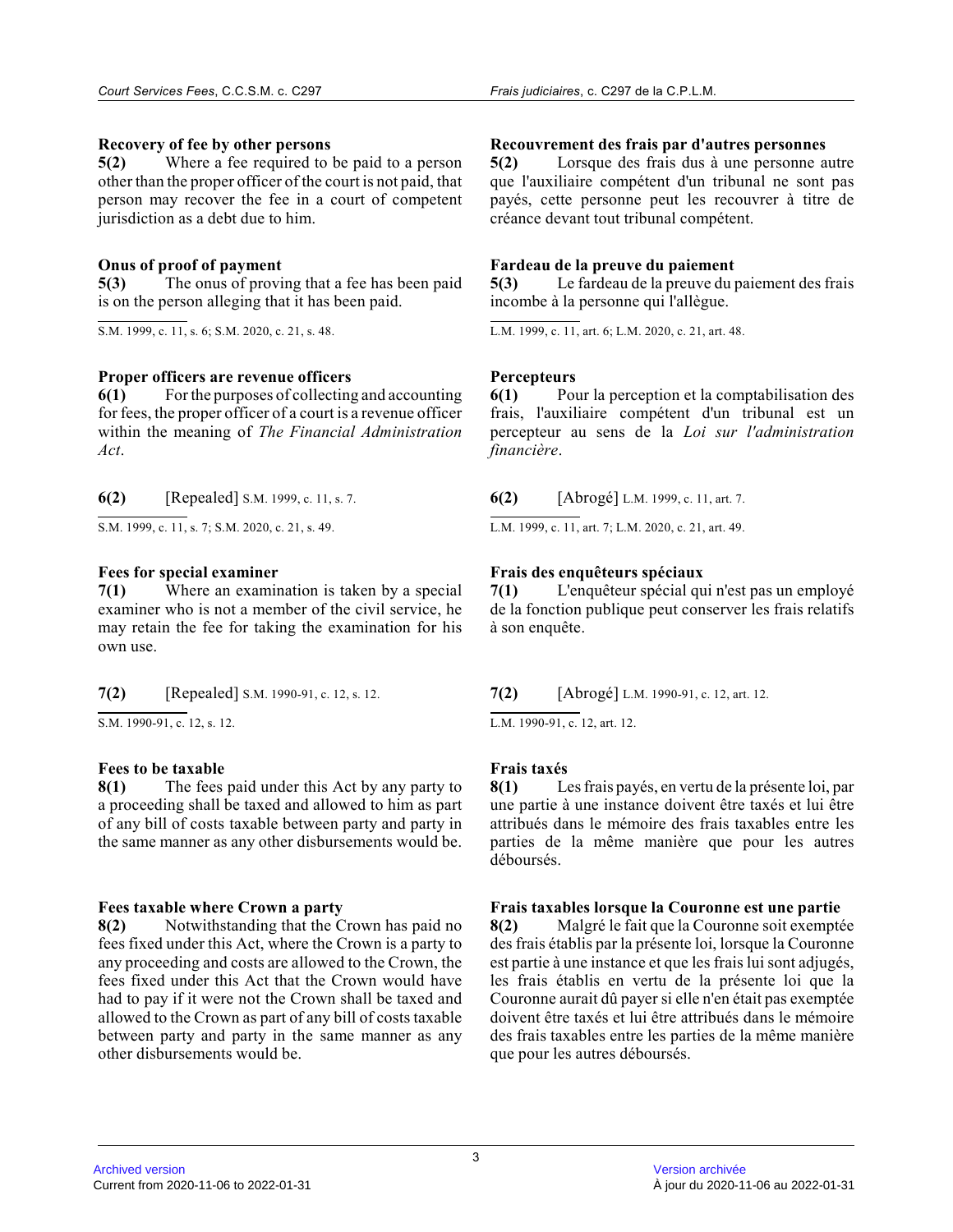# **9** [Repealed]

 $\overline{\text{S.M. 1997. c. 52. s. 10}}$ .

#### **Regulations**

**10** For the purpose of carrying out the provisions of this Act according to their intent, the Lieutenant Governor in Council may make regulations ancillary thereto and not inconsistent therewith and every regulation made under and in accordance with the authority granted by this section has the force of law and, without restricting the generality of the foregoing, the Lieutenant Governor in Council may make regulations

(a) prescribing fees to be paid for any matter, process or service taken or required by a person in a proceeding in a court;

(b) respecting the manner of and procedures for accounting and dealing with fees paid to a proper officer of a court under this Act;

(c) prescribing the manner in which fees not paid in cash may be paid;

(d) providing for the payment of a fee prescribed in the regulation to a person other than the proper officer of a court who has provided a service to a party to a proceeding in the court.

S.M. 1999, c. 11, s. 8; S.M. 2020, c. 21, s. 49.

#### **C.C.S.M. reference**

**11** This Act may be referred to as chapter C297 of the *Continuing Consolidation of the Statutes of Manitoba* .

 $S.M. 2020, c. 21, s. 50.$ 

**9** [Abrogé]

L.M. 1997, c. 52, art. 10.

### **Règlements**

**10** Le lieutenant-gouverneur en conseil peut prendre des règlements d'application compatibles ave c la présente loi et conformes à son esprit; ces règlements ont force de loi. Il peut notamment, par règlement :

a) prescrire les frais payables pour tout objet, tout acte de procédure ou toute signification faite par une personne ou exigée d'elle dans une instance;

b) prendre des mesures concernant les modalités de comptabilisation et l'emploi des frais payés, en vertu de la présente loi, à l'auxiliaire compétent d'un tribunal;

c) prescrire le mode de paiement des frais, dans les cas où ces sommes ne sont pas payées en espèces;

d) prévoir le paiement des frais prescrits par le règlement à une personne, autre que l'auxiliaire compétent d'un tribunal, qui a fourni un service à une partie à une instance devant un tribunal.

L.M. 1999, c. 11, art. 8; L.M. 2020, c. 21, art. 49 .

#### *Codification permanente*

**11** La présente loi constitue le chapitre C297 de la *Codification permanente des lois du Manitoba* .

L.M. 2020, c. 21, art. 50.